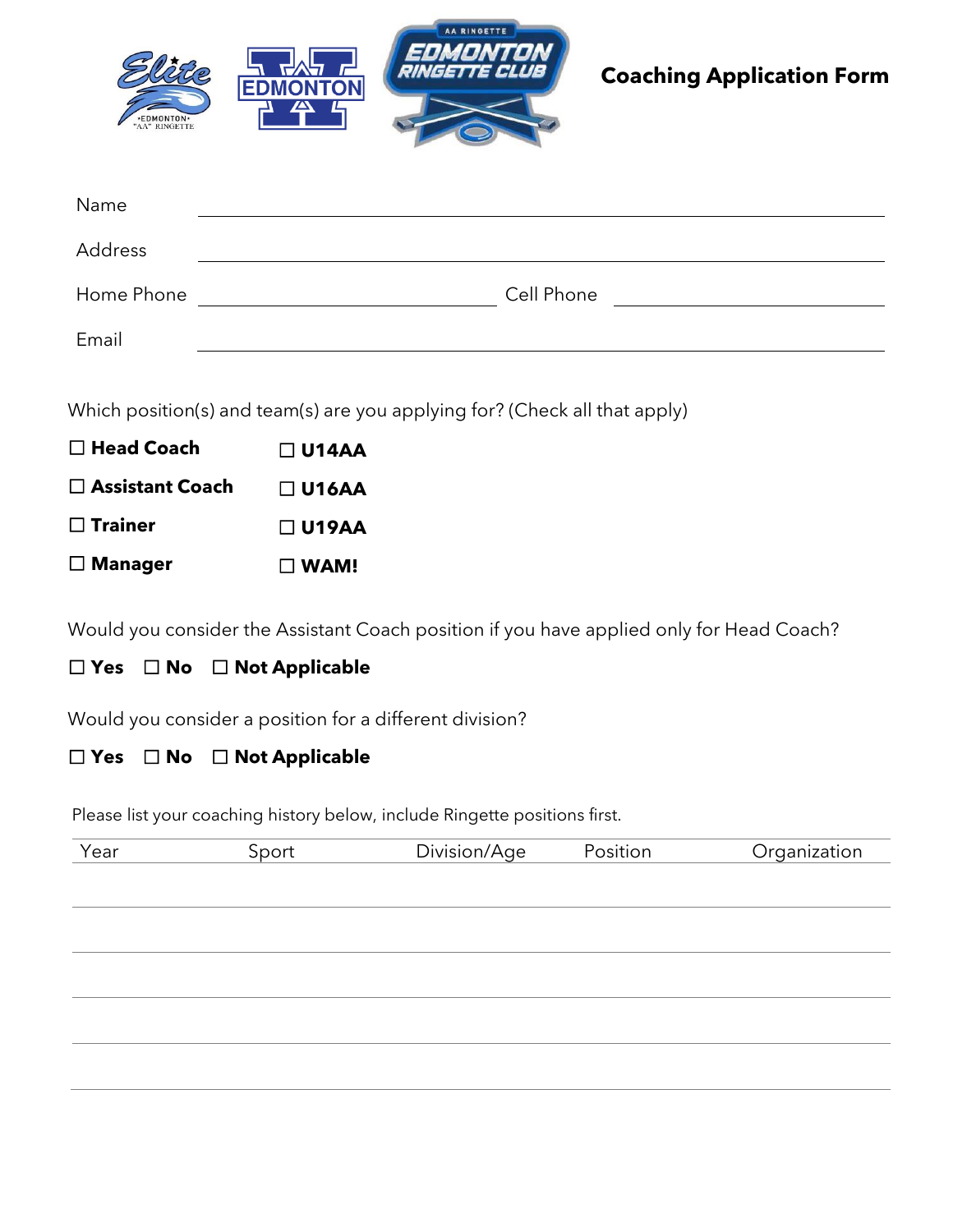

### **Coaching Application Form**

All coaches and assistant coaches are required to comply with the Ringette Canada & Ringette Alberta coaching certification requirements. All coaches must be willing to comply with all policies and guidelines as set out by the Edmonton Ringette Club.

Check off below your current certification:

☐ **Community Sport Initiation (CSI)**

☐ **Competition Introduction Trained (CI)** ☐ **CI Certified**

☐ **Competition Development (Comp-Dev) Trained** ☐ **Comp-Dev Certified** 

Include NCCP# if known:

If you do not currently do no have the certification required, are you prepared to complete all requirements by December 15th of current playing season? ☐ **Yes** ☐ **No** 

Prior evaluations, particularly ERC evaluations will be considered. Do you consent to the Edmonton Federation (EFCLRA) or other past associations releasing your complete coaching evaluation history? ☐ **Yes** ☐ **No** 

If No, please explain:

Have you ever had disciplinary action from Ringette Alberta or another sport association?

### ☐ **Yes** ☐ **No**

If Yes, please explain.

Do you have previous playing experience? ☐ **Yes** ☐ **No** 

If Yes, briefly describe years played and highest level of ringette.

If applying for the Head Coach position, identify any potential assistant coach preferences: